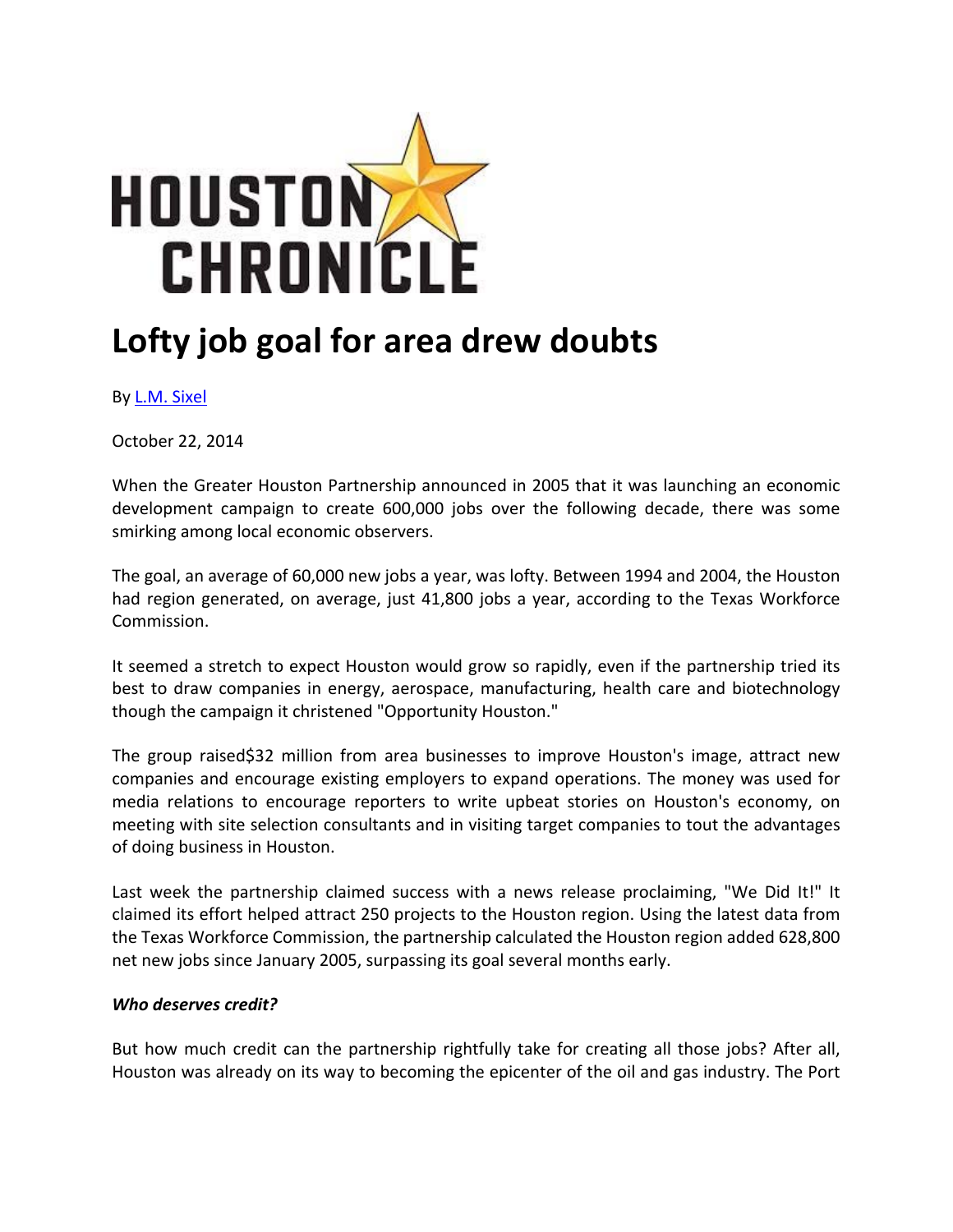of Houston was already here. And Houston was already home to the world's largest medical center.

The partnership is a facilitator, providing services to companies seeking to expand or relocate, said Bill Gilmer, director of the Institute for Regional Forecasting at the University of Houston. The partnership helped by providing potential site locations, demographic data, aid in setting up site visits and information on business costs, Gilmer said. But, he added, it was "\$100 oil" that played the biggest role in creating 600,000 jobs.

## *Natural gas spike*

A spike in natural gas prices also had a big role in the area's growth because it spurred energy exploration, added Barton Smith, professor emeritus of economics at the University of Houston. The technological revolution let energy companies tap oil and gas in places that were never thought possible.

In a very short span, the U.S. beefed up its natural gas and oil reserves. At the same time, energy companies consolidated their operations to Houston to be part of the boom.

"Who would have guessed that in 2004?" Smith asked.

When Bob Harvey heard about Opportunity Houston in 2005, he recalled thinking: "Boy, these guys are overestimating there. That's a pretty aggressive effort."

But the community got behind the campaign and realized Houston had to be more proactive about promoting itself, said Harvey, who is now president and CEO of the Greater Houston Partnership.

While Houston had some advantages - "\$100 oil sure helped," he said - it also faced some unforeseen challenges, namely the Great Recession.

Harvey pointed to successes such as Geico's announcement to open a claims operation in Katy and Direct Energy's decision to move its North American headquarters here from Toronto.

"This is not the center of the electric power universe," he said.

The campaign has also given Houston a certain swagger.

"I don't remember a time when Houston was perceived as a player as we are now," said Harvey, who believes Houston is emerging as a great global city alongside Shanghai, Bangkok and Rio de Janeiro.